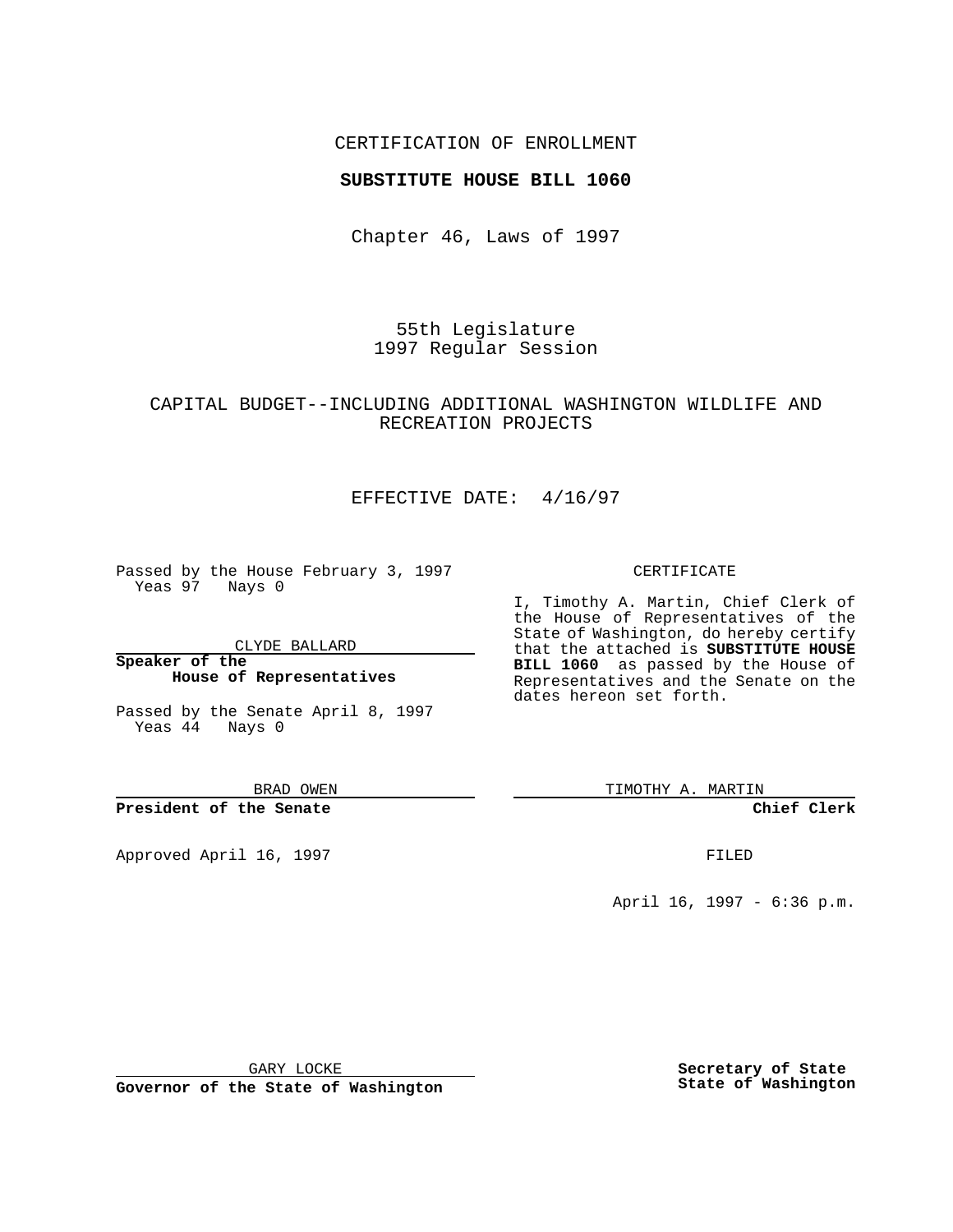# **SUBSTITUTE HOUSE BILL 1060** \_\_\_\_\_\_\_\_\_\_\_\_\_\_\_\_\_\_\_\_\_\_\_\_\_\_\_\_\_\_\_\_\_\_\_\_\_\_\_\_\_\_\_\_\_\_\_

\_\_\_\_\_\_\_\_\_\_\_\_\_\_\_\_\_\_\_\_\_\_\_\_\_\_\_\_\_\_\_\_\_\_\_\_\_\_\_\_\_\_\_\_\_\_\_

Passed Legislature - 1997 Regular Session

### **State of Washington 55th Legislature 1997 Regular Session**

**By** House Committee on Capital Budget (originally sponsored by Representatives Sehlin, Ogden, Hankins, Grant, Keiser, Scott, Dickerson, Cole, Conway, Quall, Lantz, Cody, Murray, Costa, Morris, Linville, Anderson and Chopp; by request of Interagency Committee for Outdoor Recreation)

Read first time 01/28/97.

 AN ACT Relating to including additional projects contained in LEAP CAPITAL DOCUMENT NO. 5 in the list of Washington wildlife and recreation program projects authorized in section 327, chapter 16, Laws of 1995 2nd sp. sess.; amending 1995 2nd sp.s. c 16 s 327 (uncodified); creating a new section; authorizing expenditures; and declaring an emergency.

BE IT ENACTED BY THE LEGISLATURE OF THE STATE OF WASHINGTON:

 NEW SECTION. **Sec. 1.** The sole object of this act is to include additional projects contained in LEAP CAPITAL DOCUMENT NO. 5 in the list of Washington wildlife and recreation program projects authorized in section 327, chapter 16, Laws of 1995 2nd sp. sess. No new funds are appropriated.

 **Sec. 2.** 1995 2nd sp.s. c 16 s 327 (uncodified) is amended to read as follows:

## **FOR THE INTERAGENCY COMMITTEE FOR OUTDOOR RECREATION**

# **Washington wildlife and recreation program (96-2-003)**

 The appropriations in this section for the Washington wildlife and recreation program under chapter 43.98A RCW are subject to the following conditions and limitations: